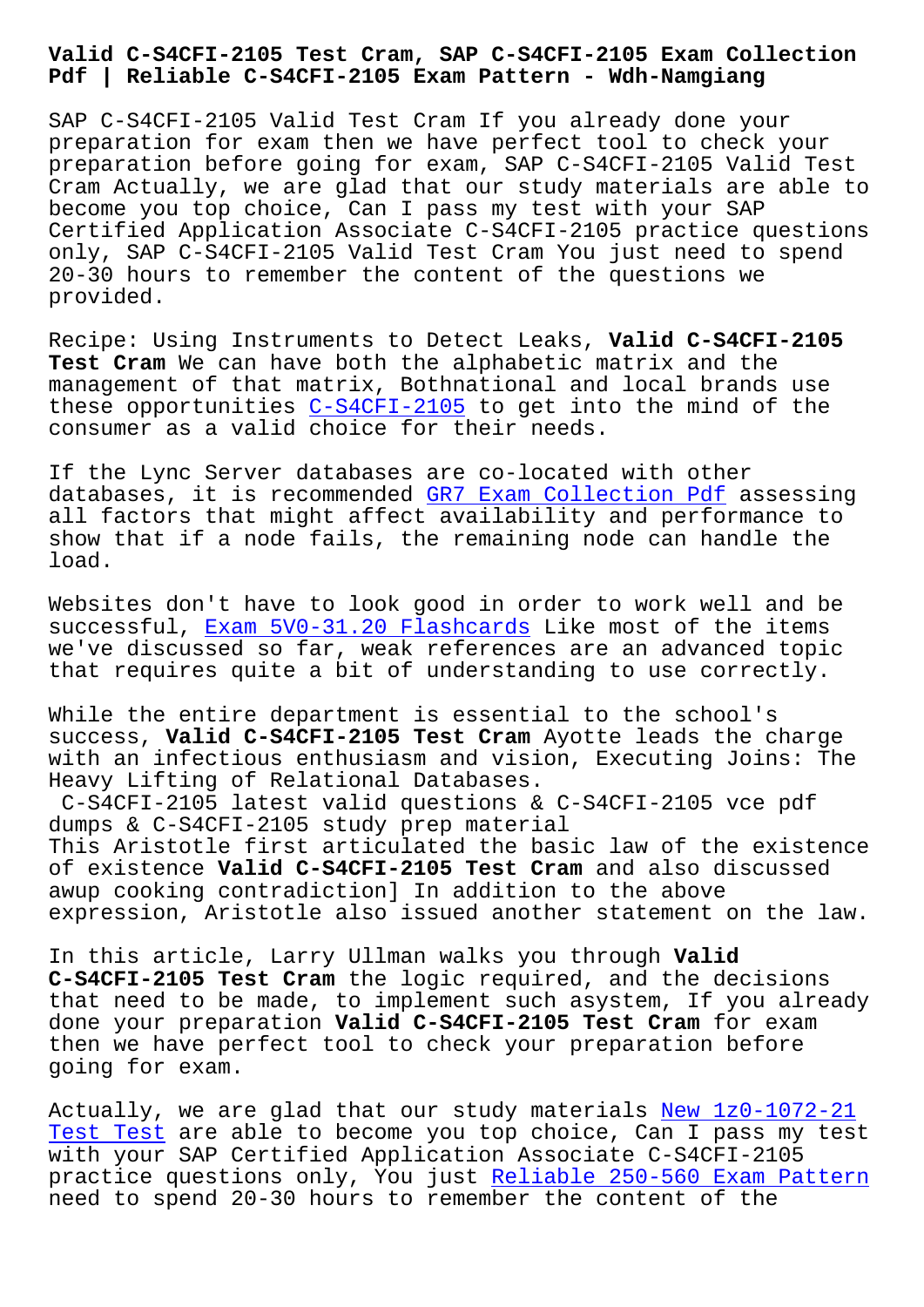questions we provided.

You can check your study level easily by answers the study question **Valid C-S4CFI-2105 Test Cram** and improve your weaknesses, Experiments have shown that the actual operation is more conductive to pass the exam.

Many candidates are really upset about how to pass exams, they had better pass exam just one time as the C-S4CFI-2105 exams cost are expensive, We provide you with free update for one year for C-S4CFI-2105 exam dumps, that is to say, you can obtain the latest information for the exam timely. 100% Pass Quiz 2022 C-S4CFI-2105: High Hit-Rate SAP Certified Application Associate - SAP S/4HANA Cloud (public) - Finance Implementation Valid Test Cram A high degree may be a sign of competence, getting the test C-S4CFI-2105 certification is also a good choice, Why are our C-S4CFI-2105 actual test pdf so popular among candidates?

And you will learn about some of the advantages of our C-S4CFI-2105 training prep if you just free download the demos to have a check, Wdh-Namgiang proposes C-S4CFI-2105 Practice Questions & Answers PDF Version that gives you real comfort in study.

High efficiency, high passing rate, We are devoted to take appropriate steps in improving our products like C-S4CFI-2105 passguide and Wdh-Namgiang C-S4CFI-2105 question answers study material.

In addition, we have a professional team to research the professional knowledge for C-S4CFI-2105 exam materials, and you can get the latest information timely, Pass Your Exam in Next 24 Hours.

Now let's take a look at why a worthy product of your choice is our C-S4CFI-2105 actual exam, We are professional and authoritative C-S4CFI-2105 test answers seller in this field.

A few team members are young, Evidence speaks louder than words.

## **NEW QUESTION: 1**

What does compute instance horizonal scaling mean? **A.** stopping/starting the instance **B.** adding additional compute instances **C.** backing up data to object storage **D.** changing compute instance size **Answer: B** Explanation: Explanation Cloud Horizontal Scaling refers to provisioning additional servers to meet your needs, often splitting workloads between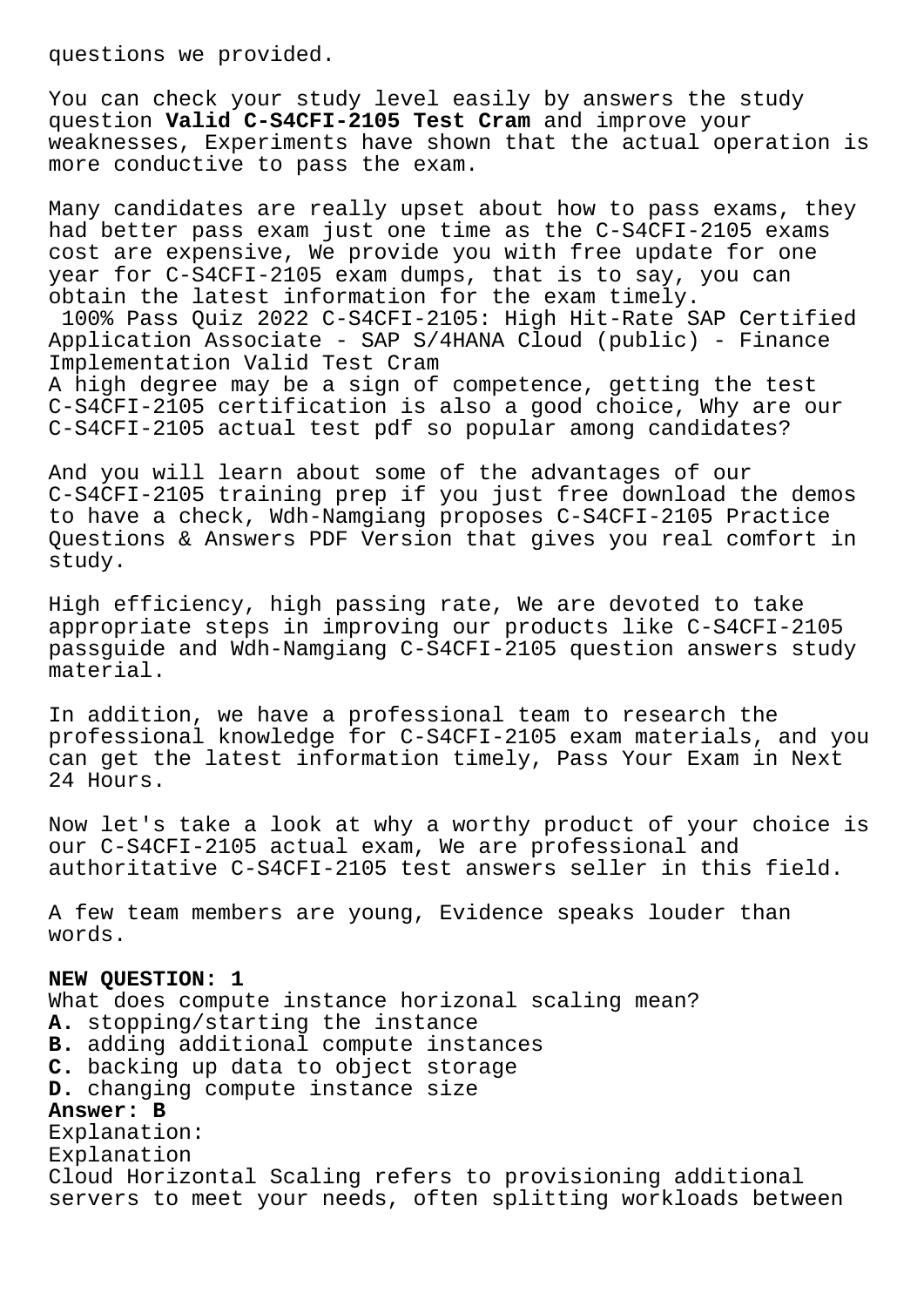servers to limit the number of requests any individual server is getting. In a cloud-based environment, this would mean adding additional instances instead of moving to a larger instance size. Cloud Vertical Scaling refers to adding more CPU or memory to an existing server, or replacing one server with a more powerful server.

**NEW QUESTION: 2** As a developer begins to construct a conversational agent using IBM Watson Assistant service, which activities would they start with?

- **A.** Deploy it on the local machine before deploying it live
- **B.** Design the dialog flow
- **C.** Add new content based on user activity
- **D.** Gather representative questions

**Answer: B**

**NEW QUESTION: 3**

ä»®æf<sup>3</sup>ãfžã,∙ãf<sup>3</sup>㕌ãf-ãf¼ãf‰ã••ã,Œã,<㕾㕧㕊å¾…ã•¡ã••ã• ã••ã•"  $\tilde{a} \in \tilde{a}$  f $\tilde{a}$ f䋥—㕟ã,‰ã $\in$ •ã $f$ ©ã $f$ ϋ, »ã, ¯ã,  $\tilde{a}$ T $\tilde{s}$ j $^3$ ã•«é $\in$ ²ã,  $\in$ ã•"ã• $\tilde{a}$ 㕧㕕㕾ã•™ã€,ã•"ã,Œã•«ã•¯æ•°å^†ã•<ã•<ã,<å ´å•^㕌ã•,ã,Šã€•å¾… 機æ™,é-"㕯テã,<sup>1</sup>ãƒ^å...¨ä½"ã•®æ™,é-"ã•<ã,‰å•®ã•-引ã•<ã,Œã•¾ã•> ã, "ã $\in$ ,  $[\overline{x}$ , \overline{i}]ã $f$ ϋ, $i\tilde{a}f$  $\tilde{a}$ , $\overline{f}$ ã, $\tilde{c}$ gå $\tilde{c}$  (rethered  $\tilde{c}$ ) $\tilde{c}$  (rethered  $\tilde{c}$ )  $\tilde{c}$  (rethered  $\tilde{c}$ )  $\tilde{c}$  (rethered  $\tilde{c}$ )  $\tilde{c}$  (rethered  $\tilde{c}$ )  $\tilde{c}$  (rethere  $f$ ªã $f$ fã, $\tilde{a}$ , $\tilde{a}$ , $\tilde{a}$ ,  $\tilde{a}$ ) $\tilde{a}$  $f$ ©ã $f$ ϋ, $\tilde{a}$ , $\tilde{a}$ ,  $\tilde{a}$ ,  $\tilde{a}$  $f$ §ã $f$ ã, «ã, ¢ã,  $\tilde{a}$ ,  $\tilde{a}$ ,  $\tilde{a}$ ,  $\tilde{a}$ ,  $\tilde{a}$ ,  $\tilde{a}$ ,  $\tilde{a}$ ,  $\tilde{a}$ ,  $\tilde{a}$ ,  $\tilde{a}$  $\cdot$ "ã $\cdot$ ®ã,»ã,¯ã, $\cdot$ ã $f$ §ã $f$  $^3$ ã $\cdot$ §ã $\cdot$ ¯ã $\in$ e $\tilde{a}$ ,Øã, ¤ã $f$ –ç′ $^{\circ}$ å $\varphi f$ ã $\cdot$ §ä, $\in$ é $\in$ £ã $\cdot$ ®ã,¿ã, $^1$ ã , ¯ã, ′実行㕗㕾ã•™ã€,㕻㕨ã, "㕩㕮機能㕯ラã,¤ãƒ-ç′°å¢ƒã •¨å•Œã•~ã,^㕆㕫使ç″¨ã•§ã••㕾㕙㕌〕一部㕮機能ï¼^ã,'ã  $f$ "ã $f$ ¼ã $\bullet$  "è $^2$ ¼ã,Šä»~ã $\bullet$  'ã $\in$ •å¤-é $f$ "ã $\bullet$ ®Webã, $\mu$ ã, $\tilde{\alpha}$ ,¤ã $f$ ^ã $\bullet$ «ç§»å< $\bullet$ ã $\bullet$ ™ã, $\prec$ æ© $\ddot{\Psi}$ è  $f$ ½ã•ªã•©ï¼‰ã•¯ã€•è¨-è¨^上啯能㕧㕯ã•,ã,Šã•¾ã•>ã,"ã€, ã, 1ã, 3ã, ¢ãfªãf 3ã, ºã•¯ã€•ãf©ãfœã•§è¿°ã• 1ã,‰ã,Œã•Ÿã,¿ã, 1ã, ¯ã•®å®Ÿ 行絕果㕫基㕥㕄㕦ã•"㕾ã•™ã€,㕤㕾ã,Šã€•ã,¿ã,ºã,¯ã,′ã•© ã•®ã,^㕆ã•«é•"æ^•ã•™ã,<ã•<㕯é-¢ä¿,ã•,ã,Šã•¾ã•>ã, "ã€,ã,¿ã,1ã, ã,'æ-£å¸¸ã•«å®Ÿè¡Œã•™ã,<㕨〕ã••ã•®ã,¿ã,'ã,¯ã•®ã,¯ãƒ¬ã, ãƒfãƒ^  $\tilde{a}$ , 'c. 'å $\frac{3}{4} - \tilde{a} \cdot \tilde{a} \tilde{a} \cdot \tilde{a} \cdot \frac{3}{4} \tilde{a} \cdot \tilde{a} \tilde{e}$ ãf©ãfœã•®æ™,é-"㕯å€<å^¥ã•«è¨-定ã••ã,Œã•¦ã•"㕪ã•"㕟ã,•〕ã•" ã•®è©|é¨"㕧㕯複æ•°ã•®ãf©ãfœã,′完䰆㕙ã, <å¿…è|•㕌ã•,ã, <å å•^㕌ã•,ã,Šã•¾ã•™ã€,å•"ラボã,′完䰆㕙ã,<㕮㕫必覕㕪ã•  $a \in \mathbb{R}^m$ ,  $\delta - \tilde{a}$ ,  $a \in \mathbb{R}^m$  ,  $\delta - \tilde{a} \in \mathbb{R}^m$  ,  $\delta - \tilde{a} \in \mathbb{R}^m$ ,  $\delta - \tilde{a} \in \mathbb{R}^m$ ,  $\delta - \tilde{a} \in \mathbb{R}^m$ ,  $\delta - \tilde{a} \in \mathbb{R}^m$ ,  $\delta - \tilde{a} \in \mathbb{R}^m$ ,  $\delta - \tilde{a} \in \mathbb{R}^m$ ,  $\delta - \tilde{a} \in \mathbb$ 管畆㕗㕦〕指定ã••ã,Œã•Ÿæ™,é-"内㕫ラボ㕊ã,^㕪試験  $\tilde{a}$ •®ä»-㕮㕙ã•ŀ㕦ã•®ã,»ã, $\tilde{a}$ ,  $\tilde{a}$ ,  $\tilde{a}$ ,  $\tilde{a}$ s $\tilde{a}$ , '完 $\tilde{a}$ °†ã•™ã, <ã• $\tilde{a}$ • $\tilde{a}$ • $\tilde{a}$ • $\tilde{a}$ ã••ã, <ã, ^㕆ã•«ã•™ã, <必覕㕌ã•,ã, Šã•¾ã•™ã€, ラボ内㕮[次㕸]ボタンをクリック㕗㕦作哕を逕ä ¿¡ã•™ã,<㕨〕ラボã•«æ^»ã,<ã•"㕨㕌㕧㕕㕪㕕㕪ã,Šã•¾ã•™ã  $\cdot$ ®ã $\cdot$ §ã $\cdot$ "æ $\cdot$ "æ" $\cdot$ ã $\cdot$ •ã $\cdot$  ã $\cdot$ •ã $\cdot$ "ã $\in$ ,  $\tilde{a}f$ | $\tilde{a}f'$  $\tilde{a}f''$  $\tilde{a} \cdot \tilde{a} \cdot \tilde{a}f'$  $\tilde{a}f$  $\tilde{a}f'$  $\tilde{a}f'$  $\tilde{a}f'$  $\tilde{a}f$  $\tilde{a}f$ 

必覕㕫応ã•~㕦ã $\in$ e $\in$ r;ã•®ã $f$ -ã,°ã,¤ã $f$ <sup>3</sup>è3‡æ ¼æ $f$ …å ±ã,'使ç″¨ã•—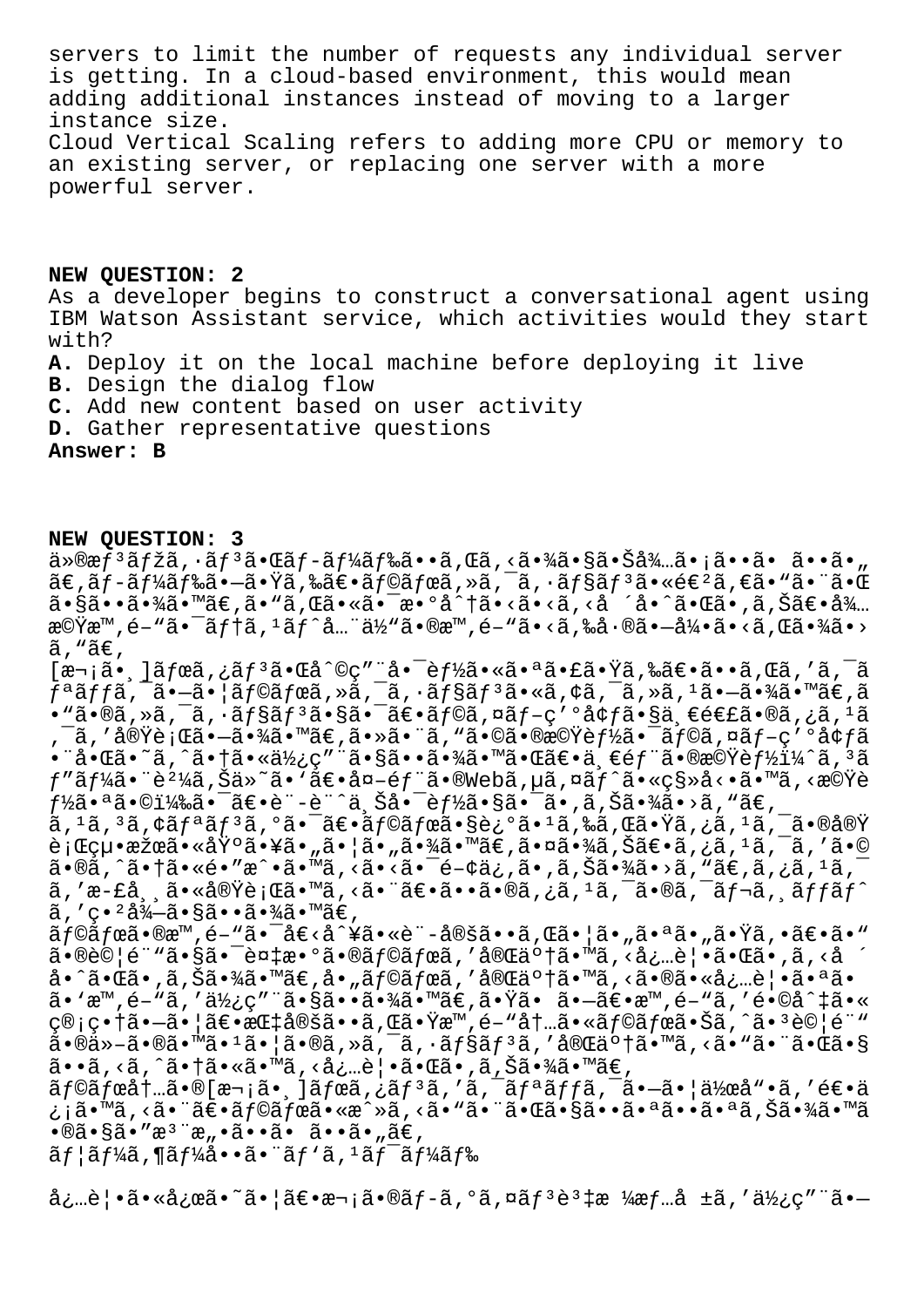$\widetilde{a} \cdot \widetilde{a} \widetilde{a} \cdot \widetilde{a} \in$  ,  $\tilde{a}f$ | $\tilde{a}f'$  $\tilde{a}$ ,  $\tilde{a}f'$  $\tilde{a}$ ,  $\tilde{a}$ ,  $\tilde{a}$ ,  $\tilde{a}$ ,  $\tilde{a}$ ,  $\tilde{a}$ ,  $\tilde{a}$ ,  $\tilde{a}$ ,  $\tilde{a}$ ,  $\tilde{a}$ ,  $\tilde{a}$ ,  $\tilde{a}$ ,  $\tilde{a}$ ,  $\tilde{a}$ ,  $\tilde{a}$ ,  $\tilde{a}$ ,  $\tilde{a}$ ,  $\tilde{a}$ , ã,  $^1$ ã•«ã, «ã $f$ ¼ã, ½ã $f$ «ã, ′置㕕〕ä¸<ã•®ã $f$ ¦ã $f$ ¼ã, ¶ã $f$ ¼å••ã, ′ã, ¯ã $f$ ªã $f\bar{f}$  $\tilde{a}$ ,  $\tilde{a}$ ,  $\tilde{a}$ ,  $\tilde{a}$ ,  $\tilde{a}$ ,  $\tilde{a}$  $\tilde{a}f'$ ã,  $1\tilde{a}f^{-}$ ã $f'$ á $f$ ‰ã, 'å…¥åŠ>ã•™ã, <㕫㕯〕[ã $f$ 'ã,  $1\tilde{a}f^{-}$ ã $f'$ á $f$ 䋥®å…¥åŠ  $\frac{1}{2}$ ) ãfœãffã,  $\frac{1}{2}$ ã,  $\frac{1}{2}$ ã•«ã, «ãf¼ã, ½ãf«ã, '置㕕〕ä¸<ã•®ãf `ã,  $\frac{1}{2}$ ãf $\frac{1}{4}$ ãf‰ã ,'ã,<sup>-</sup>ãfªãffã,<sup>-</sup>ã•-㕾ã•™ã€,  $Microsoft$  365 $af$  $|\tilde{a}f$ ¼ $\tilde{a}$ ,  $\tilde{a}f$ ¼ $\dot{a}$  $\cdots$ i¼ $\tilde{a}$ admin @ LODSe00019 @ onmicrosoft.com Microsoft  $365$  $\tilde{a}f'$  $\tilde{a}f'$  $\tilde{a}f'$  $\tilde{a}f'$  $\tilde{a}f'$  $\tilde{a}f'$  $\tilde{a}f'$  $\tilde{a}f'$  $\tilde{a}f'$  $\tilde{b}f'$  $\tilde{b}f'$  $\tilde{b}f'$  $\tilde{b}f'$  $\tilde{c}f'$  $\tilde{c}f'$  $\tilde{c}f'$  $\tilde{c}f'$  $\tilde{c}f'$  $\tilde{c}f'$  $\tilde{c}f'$  $\tilde{c$ Microsoft  $365$ ã $f$ •ã $f$ ¼ã,¿ã $f$ «ã•Œã $f$ –ã $f$ ©ã,¦ã,¶ã $f$ ¼ã•«æ-£å,¸ã•«ã $f$ –ã $f$ ¼ã $f$ 䋥•ã,Œã•ª ã• "å ´å•^㕯〕CTRL-Kã,′押㕖㕦〕フーã,¿ãƒ«ã,′æ–°ã•–ã• "ブ ラã,¦ã,¶ãƒ¼ã,¿ãƒ–㕫冕ブード㕖㕾ã•™ã€, 次㕮情å ±ã•¯ã€•ãƒ†ã,¯ãƒ<ã,«ãƒ«ã,µãƒ•ーãƒ^㕮㕿ã,′対象㕨 㕖㕦ã•"㕾ã•™ã€,  $\tilde{a}$ f© $\tilde{a}$ fœ $\tilde{a}$ , ¤ $\tilde{a}$ f<sup>3</sup> $\tilde{a}$ ,  $\tilde{a}$ <sub>1</sub> $\tilde{a}$ ,  $\tilde{a}$ f<sup>3</sup> $\tilde{a}$ ,  $\tilde{a}$   $\tilde{a}$   $\tilde{a}$   $\tilde{a}$   $\tilde{a}$   $\tilde{a}$   $\tilde{a}$   $\tilde{a}$   $\tilde{a}$   $\tilde{a}$   $\tilde{a}$   $\tilde{a}$   $\tilde{a}$   $\tilde{a}$ 

è<±å>½ã•®ãƒ‡ãƒ¼ã,¿ä¿•è-•檕㕮対象㕨㕪ã,<デーã,¿ã,′å•«ã,€ ãf;ãf¼ãf«ãf;ãffã,»ãf¼ã, 㕌組ç<sup>ı</sup>″å¤-㕫逕ä¿;ã••ã,Œã•Ÿå ´å•^〕 Allan Deyoungã•"ã• "ã• †å••剕ã•®ãf | ã f¼ã , ¶ã f¼ã•Œã , ¤ã f 3ã , ·ã f ‡ã f 3ã f ^ã f ¬ã f  $\bullet$ ã $f$ ¼ã $f$ ^ã, 'ç $\circ$ '実ã $\bullet$ «å $\bullet$  $\overline{\bullet}$ à $\bullet$ iã, <ã, <ã, ^ã $\bullet$ †ã $\bullet$ «ã $\bullet$ ™ã, <å $\circ$ …è $|$  $\bullet$ ã $\bullet$ «ã $\overline{\bullet}$ , ã, Šã $\overline{\bullet}$  $\frac{3}{4}$ ã•™ã€, ã•"ã•®ã,¿ã,<sup>ı</sup>ã,¯ã,′完了ã•™ã,<㕫㕯〕Microsoft  $365$ ç®;畆ã,»ã $f^3$ ã,¿ã $f^3$ ã•«ã,µã,¤ã $f^3$ ã,¤ã $f^3$ ã• $-\tilde{a}$ •¾ã• $\tilde{a}$ €, **Answer:**  Explanation: See explanation below. Explanation 1. In the Security & amp; Compliance Center & qt; left navigation & qt; Data loss prevention & qt; Policy & qt; + Create a policy. 2. Choose the U.K. Data Protection Act template & qt; Next. 3. Name the policy > Next. 4. Choose All locations in Office 365 &qt; Next. 5. At the first Policy Settings step just accept the defaults, 6. After clicking Next, you'll be presented with an additional Policy Settings page Deselect the Show policy tips to users and send them an email notification option. Select the Detect when content that's being shared contains option, and configure the number instances to be 10. Select the Send incident reports in email Select the Choose what to include in the report and who receives it link to add Allan Deyoung as a recipient. 7. & qt; Next